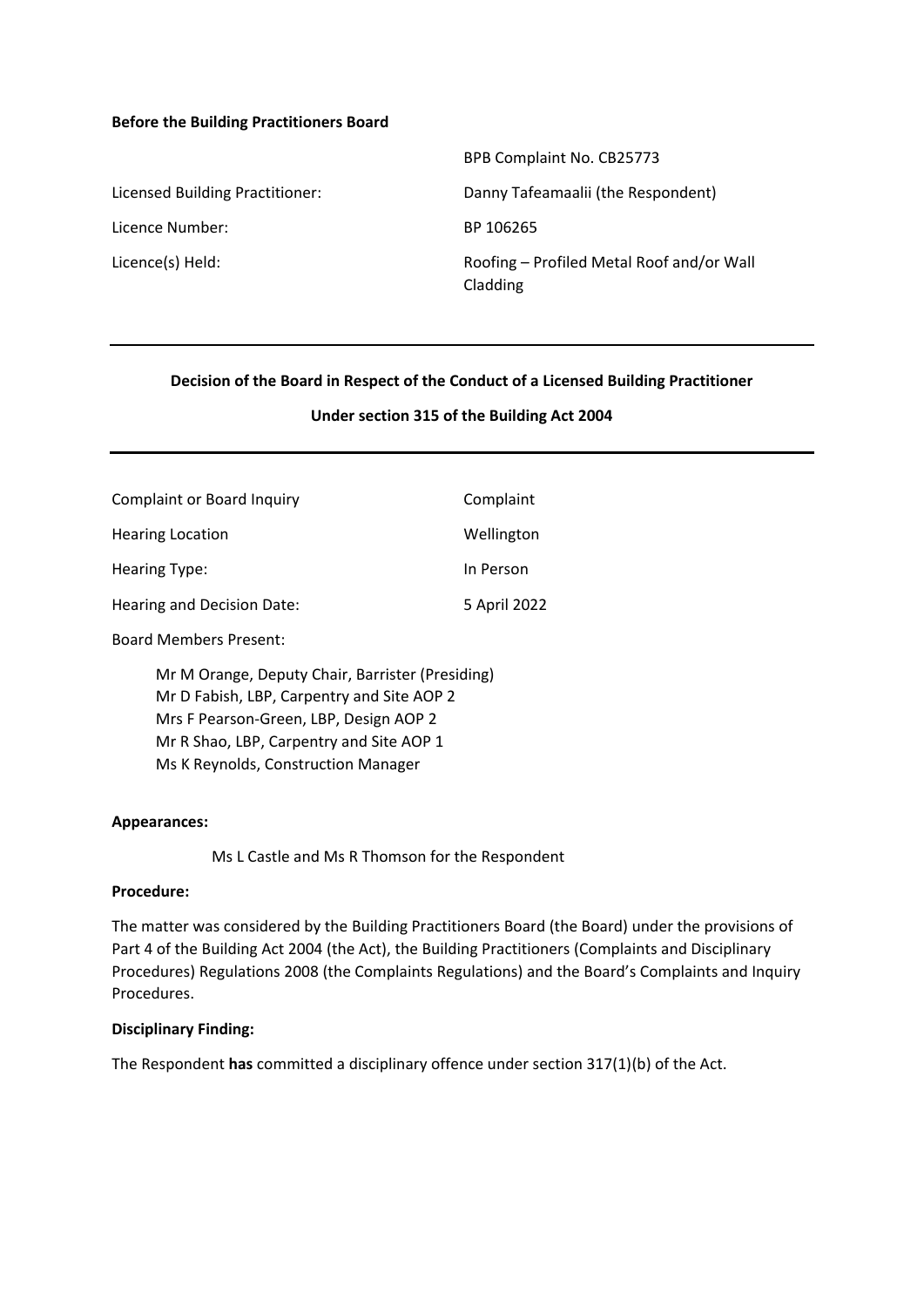# **Contents**

### <span id="page-1-0"></span>**Summary of the Board's Decision**

[1] The Respondent negligently supervised building work and was negligent in failing to ensure a building consent was in place prior to building work being carried out. he is censured and ordered to pay costs of \$2,000. The disciplinary finding will be recorded on the public register for a period of three years.

# <span id="page-1-1"></span>**The Charges**

- [2] The hearing resulted from a complaint about the conduct of the Respondent and a Board resolution under regulation 10 of the Complaints Regulations<sup>1</sup> to hold a hearing in relation to building work at 3 Tui Road, Raumati Beach, Paraparaumu. The alleged disciplinary offence the Board resolved to investigate was whether the Respondent had carried out or supervised building work or building inspection work in a negligent or incompetent manner (s 317(1)(b) of the Act).
- [3] The Board gave notice that the matters it would further investigate at a hearing were those detailed in a report provided by Comprehensive Property Reports Independent Roofing Inspection dated 3 June 2021, and, in particular, the issues noted as Summary Defect Overview:

<sup>&</sup>lt;sup>1</sup> The resolution was made following the Board's consideration of a report prepared by the Registrar in accordance with the Complaints Regulations.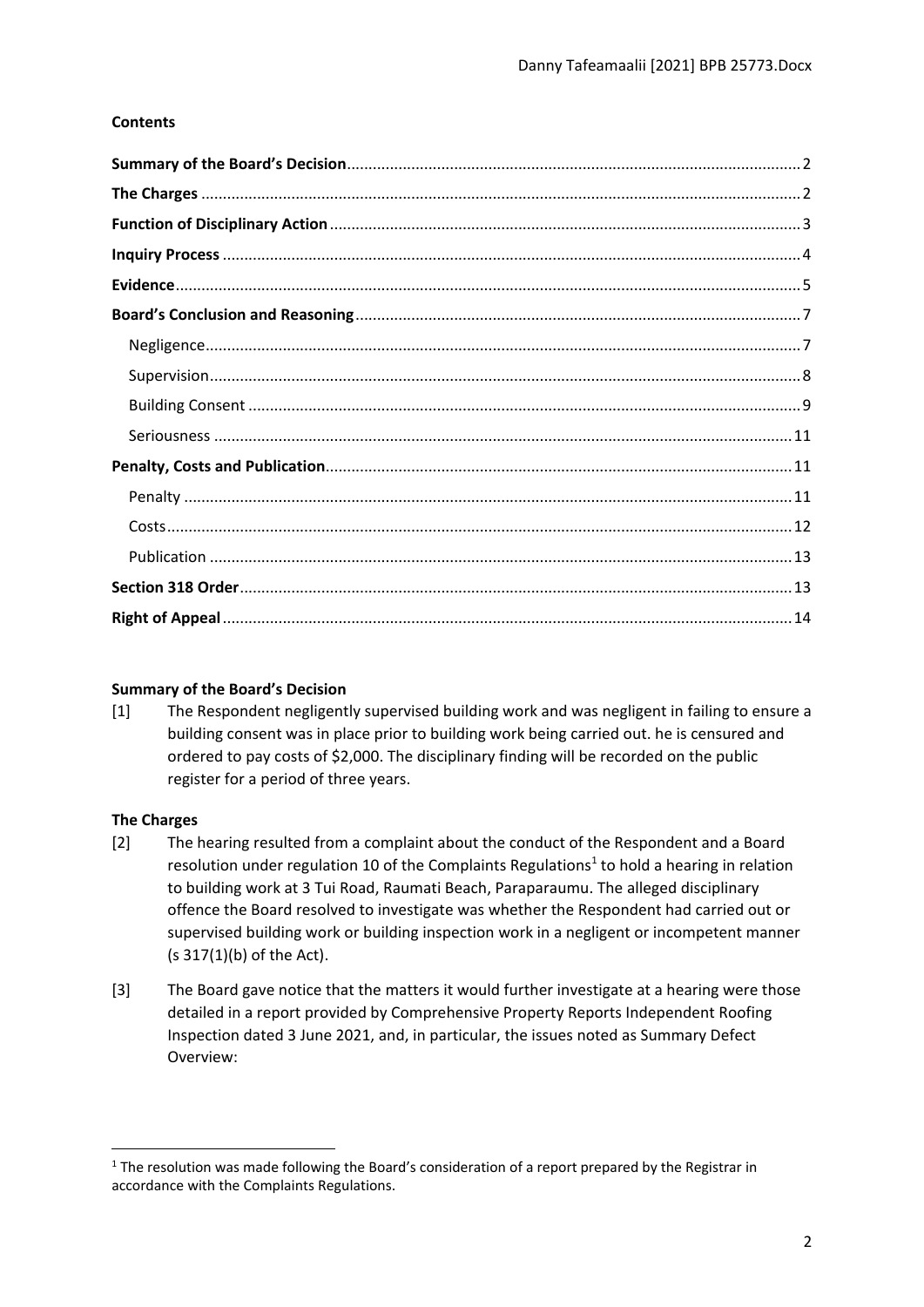- (a) Excessive use of silicone products. Silicone is designed to seal gaps up to 4-5mm at most. We identified 60mm gaps filled with silicone in some areas;
- (b) Excessive use of touch up paint across multiple areas of the roofing system;
- (c) Multiple areas of the roofing system have not been touched up and are now rusting. 1st stage surface rust in multiple areas;
- (d) 2nd stage imbedded rust in multiple areas (it appears to be hot metal sparks from a grinder or similar friction type tool);
- (e) Lifting sheet edges. (This will cause moisture damage);
- (f) Buckling, warping, incorrect fixing, incomplete fixings, beyond substandard sheet metal work, dangerous unfinished sections, incorrect run-off pitch, pooling water in multiple areas, completely open sections to the ceiling cavity & timber framework, multiple areas are unfinished and allow clear unrestricted access for wind/rainwater/all weather directly into the ceiling cavity of the property, etc. (These have caused moisture damage);
- (g) Extremely substandard flashing connections in multiple areas. It would be more accurate to state "in every flashing section". (This will cause moisture damage);
- (h) An excessive amount of poor fixings/holes through the roof coverings. (This will cause moisture damage);
- (i) Pooling water on a pitch change flashing. This "flashing" is more of a gutter now that diverts water into the ceiling cavity area. (This will cause moisture damage);
- (j) Pooling water on two separate barge flashings. These "flashings" are not only effectively gutters now, but the "turned up" flashing edge is only 4mm high and not even fully covered by the "turned down" edge of the connecting flashing. This now diverts water into the structure of the building (These have caused moisture damage);
- (k) No Stop-ends beneath multiple flashings. Not all sections were inspected. 5 areas were chosen at random, 4 showed no stop-ends. (This will cause moisture damage); and
- (l) No Turn-downs or Drip edging in multiple areas. (This will cause moisture damage) No gutter flashings. (This will cause moisture damage).
- [4] Additionally, the Board gave notice that it would also investigate whether a building consent should have been obtained for the building work, having noted that there was a reference to a change to the pitch of the roof.

# <span id="page-2-0"></span>**Function of Disciplinary Action**

[5] The common understanding of the purpose of professional discipline is to uphold the integrity of the profession. The focus is not punishment, but the protection of the public, the maintenance of public confidence and the enforcement of high standards of propriety and professional conduct. Those purposes were recently reiterated by the Supreme Court of the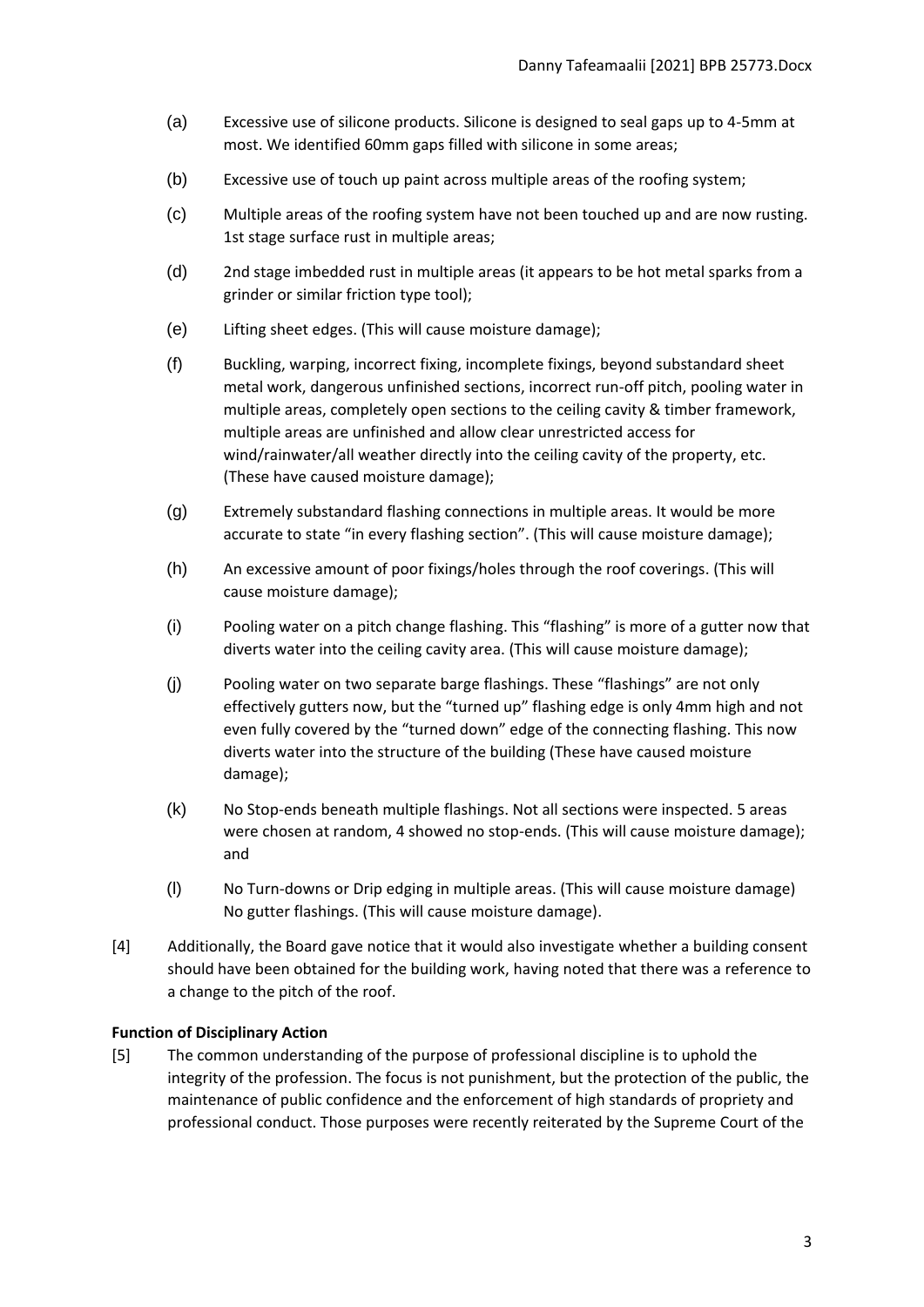United Kingdom in *R v Institute of Chartered Accountants in England and Wales<sup>2</sup> and in New* Zealand in *Dentice v Valuers Registration Board*<sup>3</sup> *.*

[6] Disciplinary action under the Act is not designed to redress issues or disputes between a complainant and a respondent. In *McLanahan and Tan v The New Zealand Registered Architects Board, <sup>4</sup>* Collins J. noted that:

> *"… the disciplinary process does not exist to appease those who are dissatisfied … . The disciplinary process … exists to ensure professional standards are maintained in order to protect clients, the profession and the broader community."*

[7] In a similar vein, the Board's investigation and hearing process is not designed to address every issue that is raised in a complaint or by a complainant. The disciplinary scheme under the Act and Complaint's Regulations focuses on serious conduct that warrants investigation and, if upheld, disciplinary action. Focusing on serious conduct is consistent with decisions made in the New Zealand courts in relation to the conduct of licensed persons<sup>5</sup>:

> *… the statutory test is not met by mere professional incompetence or by deficiencies in the practice of the profession. Something more is required. It includes a deliberate departure from accepted standards or such serious negligence as, although not deliberate, to portray indifference and an abuse.*

- [8] Finally, the Board can only inquire into "the conduct of a licensed building practitioner" with respect to the grounds for discipline set out in section 317 of the Act. Those grounds do not include contractual breaches other than when the conduct reaches the high threshold for consideration under section 317(1)(i) of the Act, which deals with disrepute.
- [9] The above commentary on the limitations of the disciplinary process are important to note as, on the basis of it, the Board's inquiries, and this decision, focus on and deal with the serious conduct complained about.

# <span id="page-3-0"></span>**Inquiry Process**

- [10] The investigation and hearing procedure under the Act and Complaints Regulations is inquisitorial, not adversarial. There is no requirement for a complainant to prove the allegations. Rather the Board sets the charges, and it decides what evidence is required at a hearing to assist it in its investigations. In this respect, the Board reviews the available evidence when considering the Registrar's Report and determines the witnesses that it believes will assist at a hearing. The hearing itself is not a review of all of the available evidence. Rather it is an opportunity for the Board to seek clarification and explore certain aspects of the charges in greater depth.
- [11] Whilst a complainant may not be required to give evidence at a hearing, they are welcome to attend and, if a complainant does attend, the Board provides them with an opportunity to participate in the proceedings.

*<sup>2</sup> R v Institute of Chartered Accountants in England and Wales* [2011] UKSC 1, 19 January 2011.

<sup>3</sup> [1992] 1 NZLR 720 at p 724

<sup>4</sup> [2016] HZHC 2276 at para 164

<sup>5</sup> *Pillai v Messiter (No 2)* (1989) 16 NSWLR 197 (A) at 200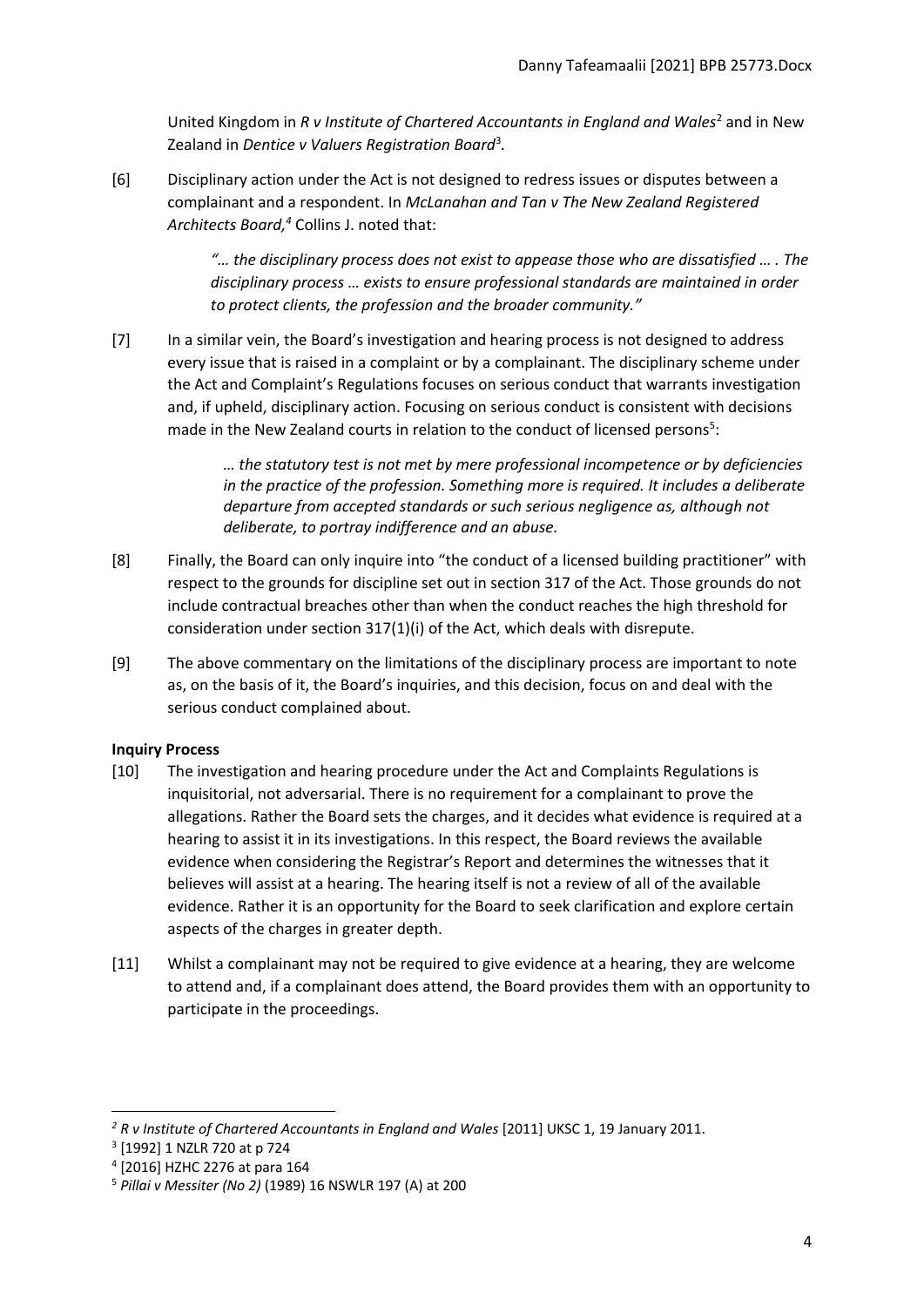# <span id="page-4-0"></span>**Evidence**

- [12] The Board must be satisfied on the balance of probabilities that the disciplinary offences alleged have been committed<sup>6</sup>. Under section 322 of the Act, the Board has relaxed rules of evidence that allow it to receive evidence that may not be admissible in a court of law.
- [13] The procedure the Board uses is inquisitorial, not adversarial. The Board examines the documentary evidence available to it prior to the hearing. The hearing is an opportunity for the Board, as the inquirer and decision-maker, to call and question witnesses to further investigate aspects of the evidence and to take further evidence from key witnesses. The hearing is not a review of all of the available evidence.
- [14] The Board summoned the Complainant and Mr Travis Mackay of Comprehensive Property Reports Limited to the hearing. However, in the days leading up to the hearing, the Respondent filed, by way of his legal counsel, an affidavit in which he accepted a breach of section 317(1)(b) of the Act. On that basis, the witnesses were excused from attending. Notwithstanding, the Complainant attended the hearing.
- [15] The Comprehensive Property Reports New Zealand report detailed the issues listed in the Notice of Proceeding. The report included photographs of the issues noted.
- [16] The Respondent provided a written response to the complaint. In it, he outlined the history of the work and noted:

*We don't disagree that there have been many issues with the job at Tui Road, however we have made every attempt to remedy the problems, at our own cost, taking advice from governing bodies and the insurance company.*

And

*We have replied and responded reasonably over the issues each time and visited the site when requested to address any issues raised – noting this has been an added cost to our business estimated at approx. \$4825.00 in addition to the \$15k for replacing and re-pitching.*

*The remainder of the roof on the property has not had any other issues, it has been around the penetrations for which we originally advised would be better to be removed given the low pitch of the roof.*

*As it stands, we have worked with the Dolans and our insurance company to remedy the internal damage caused by any leaks due the works we have carried out. We have replaced and re-pitched the roof as per the recommendations from the Roofing Association. Please also note there has been no other issues reported since the final works done in April 2021.*

- [17] Prior to the hearing, Counsel for the Respondent filed an opening statement. It noted:
	- *2. There were a number of issues arising from the work. That is not in dispute. The respondent has tried to rectify the issues through both insurance and by the company wearing some of the costs.*

And

<sup>6</sup> *Z v Dental Complaints Assessment Committee* [2009] 1 NZLR 1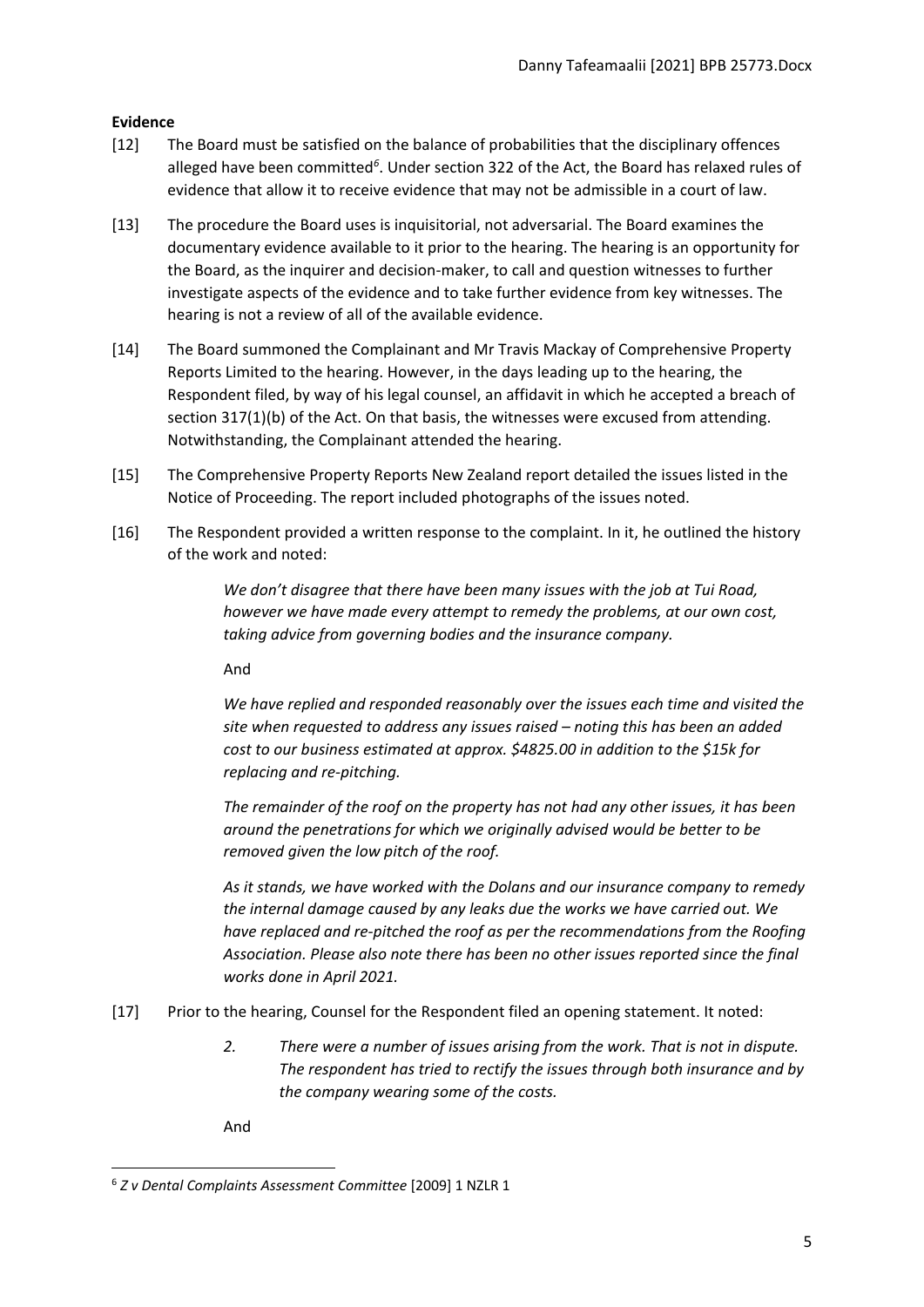- *4. It is accepted that the work was not adequately supervised. It is also accepted that in the circumstances, this was negligence under s317(1)(b) of the Building Act. The appropriate outcome in this situation is a fine. An order for usual costs will also be appropriate.*
- *5. The respondent wishes to apologise to Mr Brian Dolan, the property owner, and regrets the situation which has led to this complaint.*
- [18] The Respondent's affidavit outlined his work history and it provided details of an injury that occurred prior to the building work being undertaken and which was impacting the Respondent when he was supervising the building work. The Board accepted that the injury and ensuing medical symptoms did have an impact on the Respondent and that it was a mitigating factor.
- [19] The affidavit also outlined the background to the building work and the remedial work that was undertaken. The Respondent noted that the work was carried out under his supervision. At the time, as a result of the Respondent's injury, he was not in a position to carry out the work. The Respondent stated:
	- *35. I agree with the comments made by Mr Gerbes about the lack of compliance with E2/AS1. This came about in the following way: our initial quote included a reference to E2/AS1. This standard requires the roof to be pitched at over 3 degrees. This would also require a building consent. But because the homeowner did not want to get a building consent then we tried to pitch as much of the roof as possible at just below 3 degrees, or as close as we could get it.*
- [20] The Respondent also provided comments on the report that was provided by Mr Mackay and outlined his current work practices. He concluded the affidavit by stating:
	- *39. I recognise that on this job, I did not supervise staff as well I could and should have. We now have a completely different set of staff working for the company. One has completed Year 2 Metal Roofing and Wall Cladding, and the other two have completed Year 1.*
	- *40. We are supporting these staff to obtain their qualifications through Skills BCITO and are enjoying their youth and enthusiasm. This is not an excuse, but the calibre of the work undertaken at Tui Road in 2019 and 2021 was not what would be tolerated from the current crew.*
	- *41. It is our policy not to undertake any work under a building consent unless I am at the site. If I am not, or not able to be due to Fire Service commitment, we will call in another practitioner from another company to contract for us, refer the work to them in the first instance or juggle the workload until I can make it and undertake the work myself.*
- [21] At the hearing, the Board put the allegations in the Notice of Proceeding to the Respondent and asked whether there were any items in it that he did not accept. The Respondent accepted all of the matters in paragraph [3] above except [3](i), which he stated was work that was carried out by another contractor.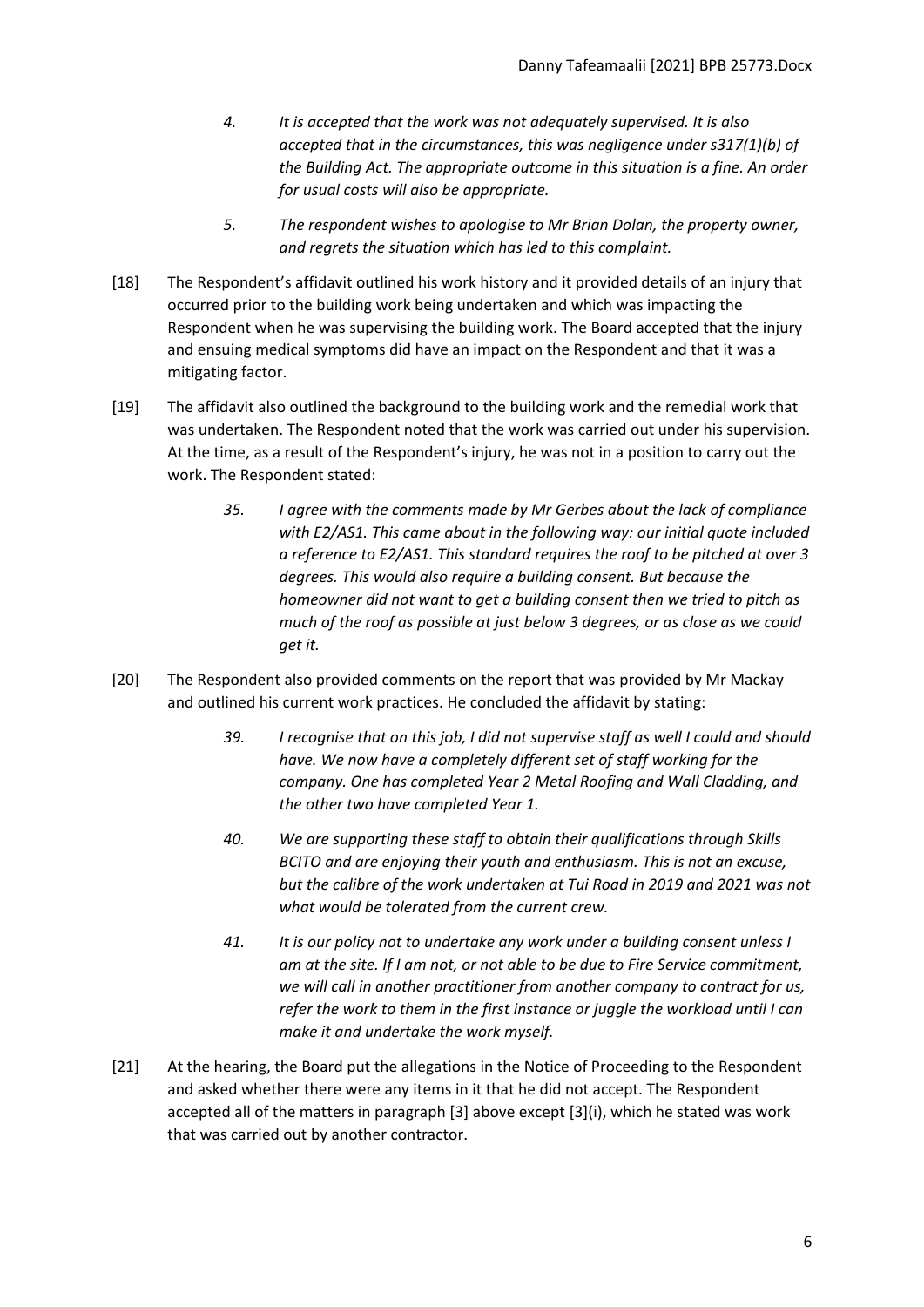- [22] The Respondent also accepted that he had not supervised the building work in an acceptable manner and stated that he had placed too much faith and trust in the workers that were carrying out the roofing work.
- [23] The Respondent also accepted that he should have ensured that a building consent was in place for the remedial building work relating to a change of roof pitch prior to it being undertaken. He noted that he had recommended that a building consent be obtained and stated that he should have instead of it being obtained.

### <span id="page-6-0"></span>**Board's Conclusion and Reasoning**

[24] The Board has decided that the Respondent **has** carried out or supervised building work or building inspection work in a negligent manner (s 317(1)(b) of the Act) and **should** be disciplined.

### <span id="page-6-1"></span>**Negligence**

- [25] The Board's findings relate to both the manner in which the building work was supervised and the failure to ensure a building consent was in place prior to the roof being repatched.
- [26] Negligence is the departure by a licensed building practitioner whilst carrying out or supervising building work from an accepted standard of conduct. It is judged against those of the same class of licence as the person whose conduct is being inquired into. This is described as the *Bolam<sup>7</sup>* test of negligence which has been adopted by the New Zealand Courts<sup>8</sup>.
- [27] The New Zealand Courts have stated that an assessment of negligence in a disciplinary context is a two-stage test<sup>9</sup>. The first is for the Board to consider whether the practitioner has departed from the acceptable standard of conduct of a professional. The second is to consider whether the departure is significant enough to warrant a disciplinary sanction.
- [28] When considering what an acceptable standard is, the Board must have reference to the conduct of other competent and responsible practitioners and the Board's own assessment of what is appropriate conduct, bearing in mind the purpose of the Act<sup>10</sup>. The test is an objective one, and in this respect, it has been noted that the purpose of discipline is the protection of the public by the maintenance of professional standards and that this could not be met if, in every case, the Board was required to take into account subjective considerations relating to the practitioner $^{11}$ .
- [29] The Board notes that the purposes of the Act are:

# *3 Purposes*

*This Act has the following purposes:*

*(a) to provide for the regulation of building work, the establishment of a licensing regime for building practitioners, and the setting of performance standards for buildings to ensure that—*

<sup>7</sup> *Bolam v Friern Hospital Management Committee* [1957] 1 WLR 582

<sup>8</sup> *Martin v Director of Proceedings* [2010] NZAR 333 (HC), *F v Medical Practitioners Disciplinary Tribunal* [2005] 3 NZLR 774 (CA)

<sup>9</sup> *Martin v Director of Proceedings* [2010] NZAR 333 (HC), *F v Medical Practitioners Disciplinary Tribunal* [2005] 3 NZLR 774 (CA)

<sup>10</sup> *Martin v Director of Proceedings* [2010] NZAR 333 at p.33

<sup>11</sup> *McKenzie v Medical Practitioners Disciplinary Tribunal* [2004] NZAR 47 at p.71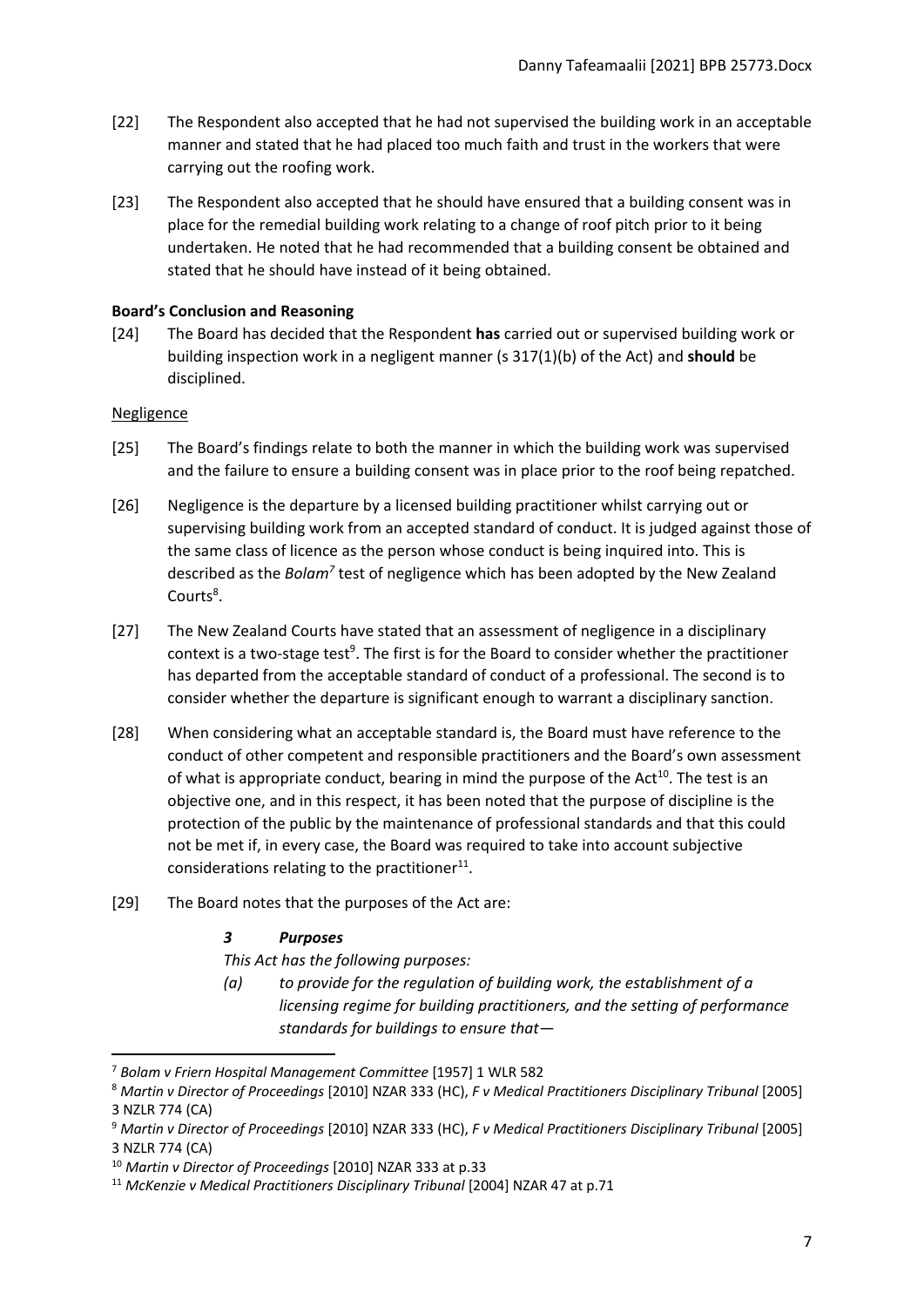- *(i) people who use buildings can do so safely and without endangering their health; and*
- *(ii) buildings have attributes that contribute appropriately to the health, physical independence, and well-being of the people who use them; and*
- *(iii) people who use a building can escape from the building if it is on fire; and*
- *(iv) buildings are designed, constructed, and able to be used in ways that promote sustainable development:*
- *(b) to promote the accountability of owners, designers, builders, and building consent authorities who have responsibilities for ensuring that building work complies with the building code.*
- [30] The Board also notes, as regards acceptable standards, that all building work must comply with the Building Code<sup>12</sup> and be carried out in accordance with a building consent<sup>13</sup>. As such, when considering what is and is not an acceptable standard, the Building Code and any building consent issued must be taken into account.

# <span id="page-7-0"></span>Supervision

[31] The Board accepted that the Respondent's role in the building work was as the supervisor. Supervise is defined in section  $7^{14}$  of the Act. The definition states:

> *supervise, in relation to building work, means provide control or direction and oversight of the building work to an extent that is sufficient to ensure that the building work—*

- *(a) is performed competently; and*
- *(b) complies with the building consent under which it is carried out.*
- [32] Supervision in the context of the Building Act has not yet been considered by the courts. It has, however, been considered in relation to Electricity Act 1992<sup>15</sup>. The definition of supervision in that Act is consistent with the definition in the Building Act and, as such, the comments of the court are instructive. In the case, Judge Tompkins stated at paragraph 24:

*"As is made apparent by the definition of "supervision" in the Act, that requires control and direction by the supervisor so as to ensure that the electrical work is performed competently, that appropriate safety measures are adopted, and that when completed the work complies with the requisite regulations. At the very least supervision in that context requires knowledge that work is being conducted, visual and other actual inspection of the work during its completion, assessment of safety measures undertaken by the person doing the work on the site itself, and, after* 

<sup>&</sup>lt;sup>12</sup> Section 17 of the Building Act 2004

<sup>&</sup>lt;sup>13</sup> Section 40(1) of the Building Act 2004

<sup>&</sup>lt;sup>14</sup> Section 7:

*supervise, in relation to building work, means provide control or direction and oversight of the building work to an extent that is sufficient to ensure that the building work—*

*<sup>(</sup>a) is performed competently; and*

*<sup>(</sup>b) complies with the building consent under which it is carried out.*

<sup>15</sup> *Electrical Workers Registration Board v Gallagher* Judge Tompkins, District Court at Te Awamutu, 12 April 2011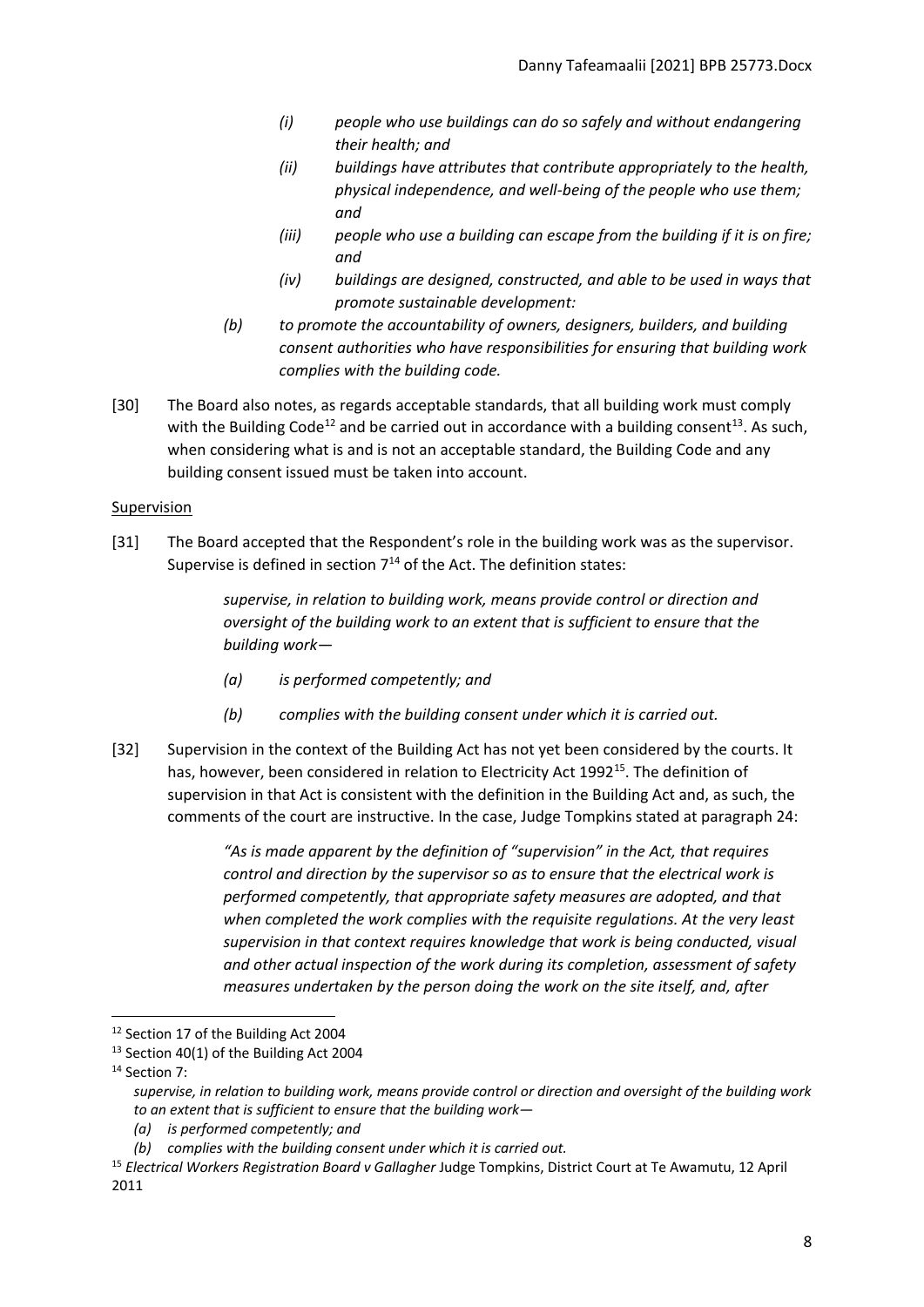*completion of the work, a decision as to compliance of the work with the requisite regulations."*

- [33] In determining if a Licensed Building Practitioner's supervision has met the required standards, various factors are taken into consideration but ultimately, the Board needs to consider whether the work met the requirements of the building code and, if not, the level of non-compliance.
- [34] The Respondent accepted the quality and compliance allegations as outlined in the Notice of Proceeding except for one item which the Board accepted was completed by another contractor. He also accepted that he failed to adequality supervise the work. On the basis of the acceptance and admission, the Board, which includes persons with extensive experience and expertise in the building industry, finds that the Respondent has departed from what the Board considers to be an accepted standard of conduct.

# <span id="page-8-0"></span>Building Consent

- [35] In addition to considering the tests for negligence outlined above, when considering whether the Respondent was negligent as regards a failure to ensure a building consent was in place for the building work, the Board also needs to consider the statutory building consent framework.
- [36] Under section 17 of the Act, all building work must comply with the building code. The building code is contained in Schedule 1 of the Building Regulations 1992 (the Building Code).
- [37] All building work must also be carried out in accordance with a building consent. Section 40 of the Act provides:
	- *40 Buildings not to be constructed, altered, demolished, or removed without consent*
	- *(1) A person must not carry out any building work except in accordance with a building consent.*
	- *(2) A person commits an offence if the person fails to comply with this section.*
	- *(3) A person who commits an offence under this section is liable on conviction to a fine not exceeding \$200,000 and, in the case of a continuing offence, to a further fine not exceeding \$10,000 for every day or part of a day during which the offence has continued.*
- [38] Building consents are granted under section 49 of the Act. A building consent can only be granted if the provisions of the Building Code will be satisfied. Section 49 provides:

# *49 Grant of building consent*

- *(1) A building consent authority must grant a building consent if it is satisfied on reasonable grounds that the provisions of the building code would be met if the building work were properly completed in accordance with the plans and specifications that accompanied the application.*
- [39] The process of issuing a building consent and the subsequent inspections under it ensure independent verification that the Building Code has been complied with and that the works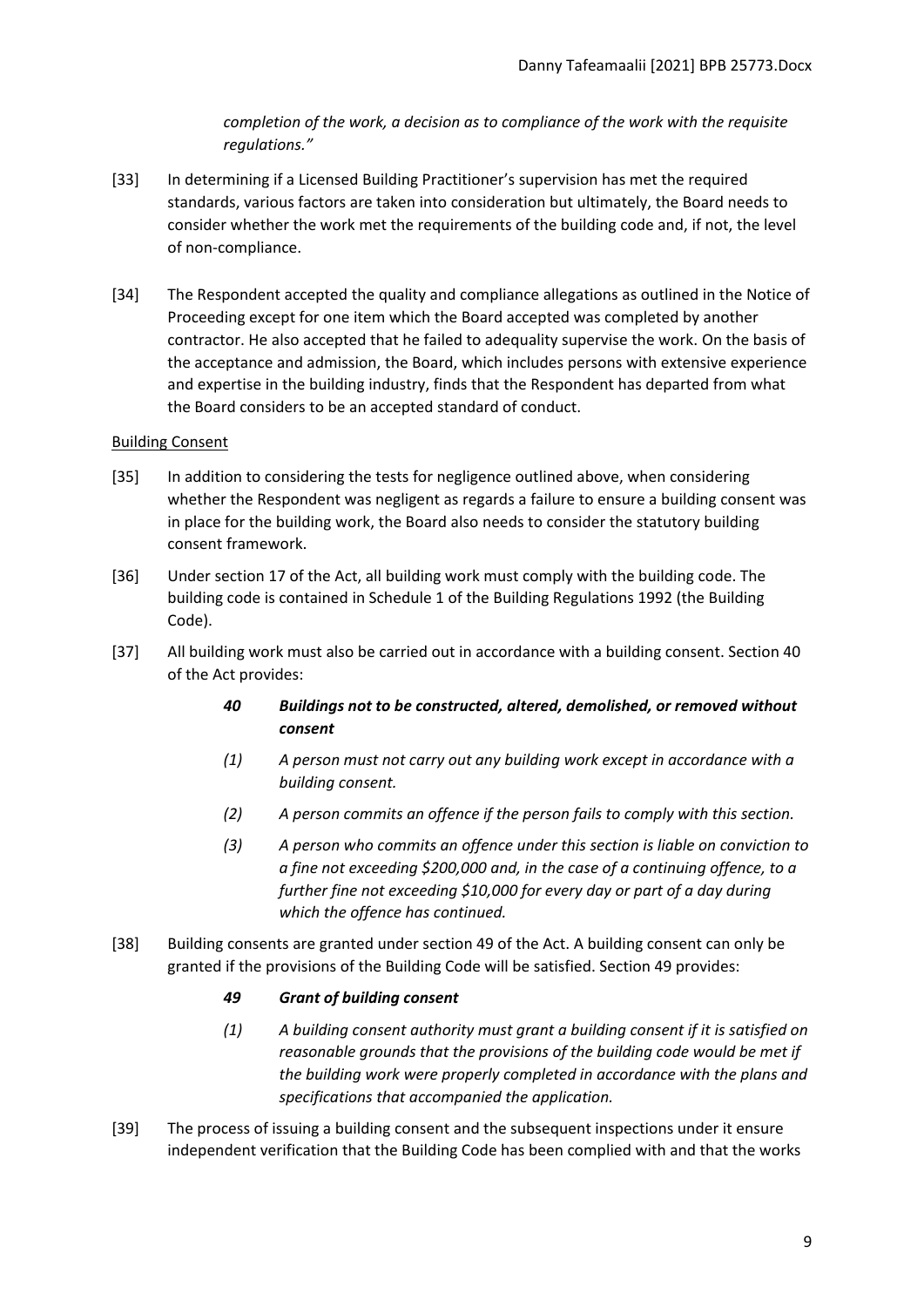will meet the required performance criteria in the Building Code. In doing so, the building consent process provides protection for owners of works and

[40] In *Tan v Auckland Council<sup>16</sup>* the High Court, whilst dealing with a situation where no building consent had been obtained, stated the importance of the consenting process as follows:

> *[35] The building consent application process ensures that the Council can check that any proposed building work is sufficient to meet the purposes described in s 3 (of the Act). If a person fails to obtain a building consent that deprives the Council of its ability to check any proposed building work.*

- [41] The same applies to the ongoing verification of building work. A failure to notify the Council of changes to the consented documents defeats the purpose of the process. Moreover, undertaking building works that vary from those that have been consented can, potentially, put persons and property at risk of harm.
- [42] Justice Brewer in *Tan* also noted:

*[37] … those with oversight (of the building consent process) are in the best position to make sure that unconsented work does not occur.* 

*[38] … In my view making those with the closest connection to the consent process liable would reduce the amount of unconsented building work that is carried out, and in turn would ensure that more buildings achieve s 3 goals.*

- [43] The *Tan* case related to the prosecution of the project manager of a build. The project manager did not physically carry out any building work. The High Court on appeal, however, found that his instructions to those who did physically carry out the work amounted to "carrying out" for the purposes of section 40 of the Act.
- [44] There are limited exceptions to the requirement for a building consent. These are provided for in section 41 of the Act. The main exception is building work described in Schedule 1 of the Act, and this is further provided for in section 42A of the Act. The burden is on those that seek to rely on an exception to show that the building work comes with that exception. The remedial building work to re-pitch the roof, in this instance, did not come within an exemption. In particular, it did not come within clause 1, which covers general repair, maintenance and replacement, as the building work was not a replacement in the same position given that the pitch of the roof was increased.
- [45] The Board considers the Court in *Tan* was envisaging that those who are in an integral position as regards the building work, such as a licensed building practitioner, have a duty to ensure a building consent (or an amended building consent) is in place prior to building work being carried out. It follows that failing to do so can fall below the standards of care expected of a licensed building practitioner.
- [46] The question for the Board to consider is whether, at the time the building work was undertaken by the Respondent, he knew or ought to have known that a building consent was required for what was being undertaken and if so whether the Respondent has, as a result of the failing, been negligent or incompetent.
- [47] Again, on the basis of the Respondent's acceptance and admission, the Board finds that the Respondent knew a building consent was required and that he was negligent when he

<sup>16</sup> [2015] NZHC 3299 [18 December 2015]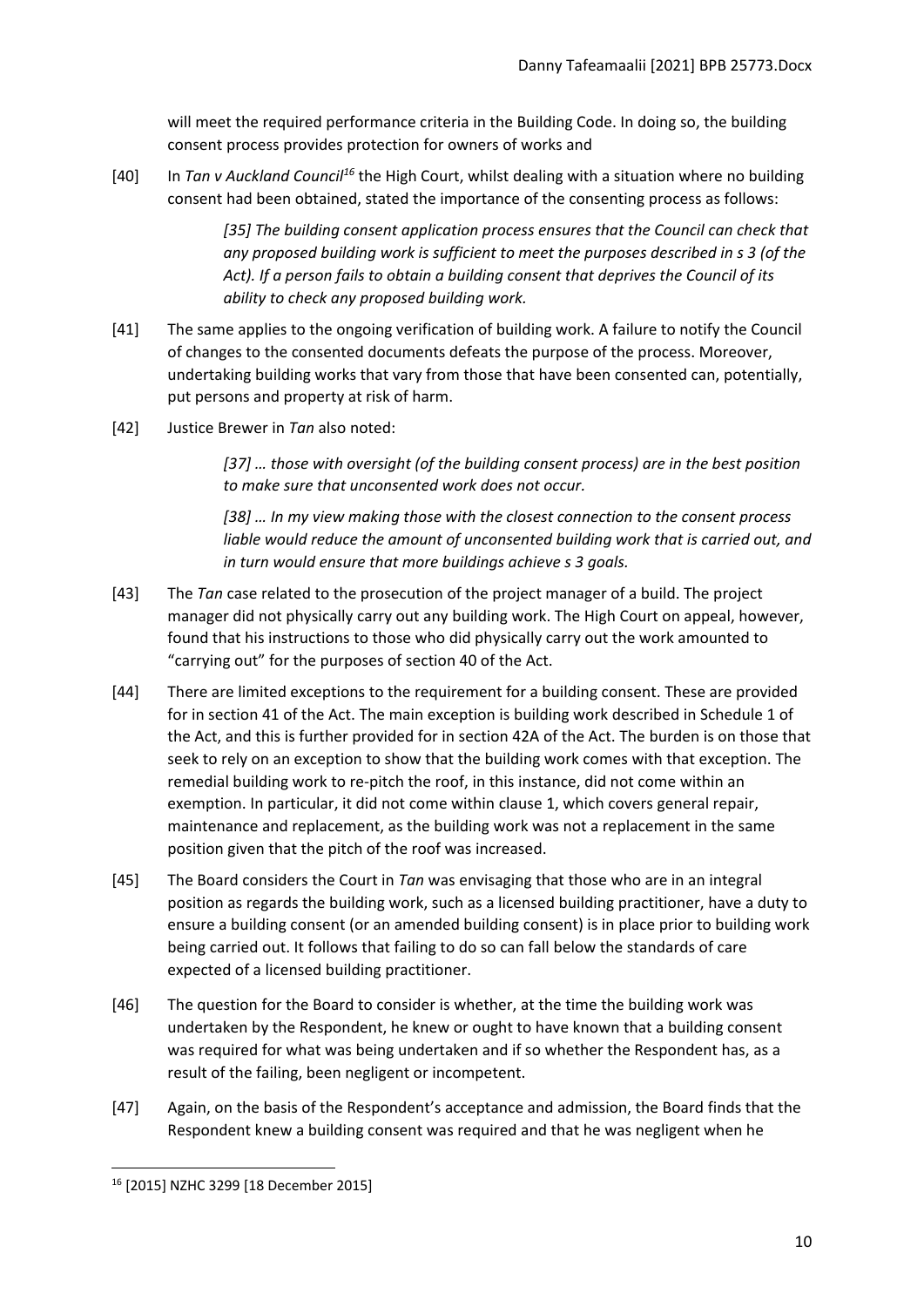allowed the building work to take place under his supervision without a building consent having been obtained.

### <span id="page-10-0"></span>Seriousness

[48] As noted, the Board also needs to consider how serious the conduct was prior to making a disciplinary finding. In *Collie v Nursing Council of New Zealand<sup>17</sup>*, the Court's noted, as regards the threshold for disciplinary matters, that:

> *[21] Negligence or malpractice may or may not be sufficient to constitute professional misconduct and the guide must be standards applicable by competent, ethical and responsible practitioners and there must be behaviour which falls seriously short of that which is to be considered acceptable and not mere inadvertent error, oversight or for that matter carelessness.*

[49] The failings were significant and serious. They resulted from a failure to supervise. The failure was not deliberate, but it was also not error, oversight, or carelessness. There were significant mitigating factors, but those factors go to what the Board should do as a result and not to whether the Respondent should be held accountable. Accordingly, the Board finds that the conduct was sufficiently serious and that there will be a disciplinary outcome.

# <span id="page-10-1"></span>**Penalty, Costs and Publication**

- [50] Having found that one or more of the grounds in section 317 applies, the Board must, under section 318 of the Act<sup>i</sup>, consider the appropriate disciplinary penalty, whether the Respondent should be ordered to pay any costs and whether the decision should be published.
- [51] Submissions on penalty, costs and publication were received at the hearing.

### <span id="page-10-2"></span>Penalty

[52] The purpose of professional discipline is to uphold the integrity of the profession; the focus is not punishment, but the enforcement of a high standard of propriety and professional conduct. The Board does note, however, that the High Court in *Patel v Complaints Assessment Committee*<sup>18</sup> commented on the role of "punishment" in giving penalty orders stating that punitive orders are, at times, necessary to provide a deterrent and to uphold professional standards. The Court noted:

> *[28] I therefore propose to proceed on the basis that, although the protection of the public is a very important consideration, nevertheless the issues of punishment and deterrence must also be taken into account in selecting the appropriate penalty to be imposed.*

[53] The Board also notes that in *Lochhead v Ministry of Business Innovation and Employment,* 19 the Court noted that whilst the statutory principles of sentencing set out in the Sentencing Act 2002 do not apply to the Building Act, they do have the advantage of simplicity and transparency. The Court recommended adopting a starting point for a penalty based on the seriousness of the disciplinary offending prior to considering any aggravating and/or mitigating factors.

<sup>17</sup> [2001] NZAR 74

<sup>18</sup> HC Auckland CIV-2007-404-1818, 13 August 2007 at p 27

<sup>19</sup> 3 November 2016, CIV-2016-070-000492, [2016] NZDC 21288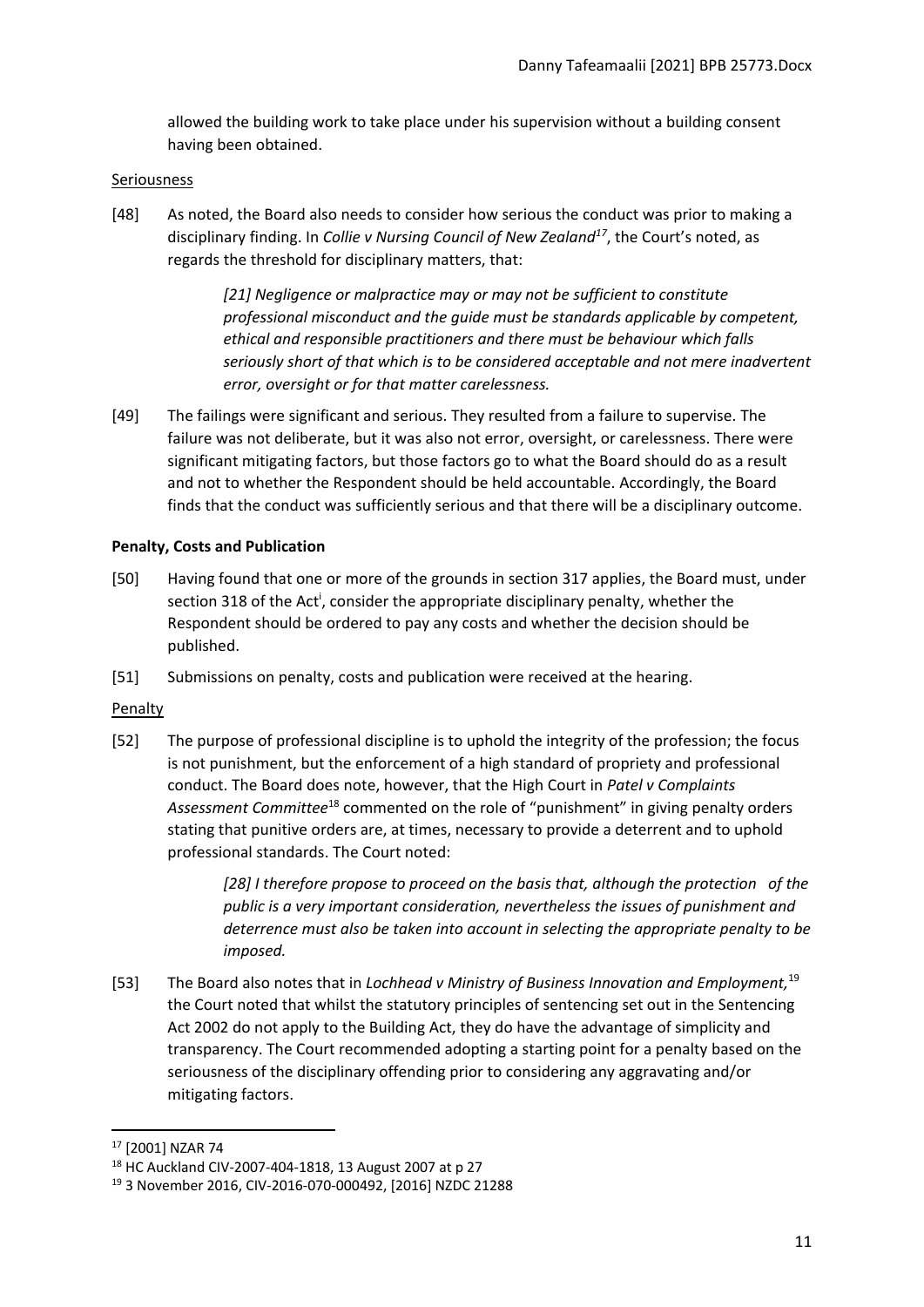- [54] The Board adopted a starting point of a moderate level fine. It noted that the Respondent had previously been disciplined by the Board. Whilst the prevision decision was for similar conduct, the Board did not consider it to be an aggravating factor as it was at around the same time and because of the mitigating factors that were present. In this respect, the Board noted and accepted the Respondent's medical history and the impact an injury had on him at the time as a mitigating factor. It also took into account the fact that the Respondent had accepted responsibility and had taken steps to ensure similar instances did not occur in the future.
- [55] Based on the above, the Board decided that a censure was the appropriate penalty. A censure is an expression of the Board's disapproval of the Respondent's conduct.

<span id="page-11-0"></span>Costs

- [56] Under section 318(4) the Board may require the Respondent "to pay the costs and expenses of, and incidental to, the inquiry by the Board."
- [57] The Respondent should note that the High Court has held that 50% of total reasonable costs should be taken as a starting point in disciplinary proceedings and that the percentage can then be adjusted up or down having regard to the particular circumstances of each case<sup>20</sup>.
- [58] In *Collie v Nursing Council of New Zealand,*<sup>21</sup> where the order for costs in the tribunal was 50% of actual costs and expenses, the High Court noted that:

*But for an order for costs made against a practitioner, the profession is left to carry the financial burden of the disciplinary proceedings, and as a matter of policy that is not appropriate.*

[59] In *Kenneth Michael Daniels v Complaints Committee 2 of the Wellington District Law Society*, <sup>22</sup> the High Court noted:

> *[46] All cases referred to in Cooray were medical cases and the Judge was careful to note that the 50 per cent was the general approach that the Medical Council took. We do not accept that if there was any such approach, it is necessarily to be taken in proceedings involving other disciplinary bodies. Much will depend upon the time involved, actual expenses incurred, attitude of the practitioner bearing in mind that whilst the cost of a disciplinary action by a professional body must be something of a burden imposed upon its members, those members should not be expected to bear too large a measure where a practitioner is shown to be guilty of serious misconduct.*

*[47] Costs orders made in proceedings involving law practitioners are not to be determined by any mathematical approach. In some cases 50 per cent will be too high, in others insufficient.*

[60] The Board has adopted an approach to costs that uses a scale based on 50% of the average costs of different categories of hearings, simple, moderate and complex. The current matter was moderately complex. Adjustments based on the High Court decisions above are then made.

<sup>20</sup> *Cooray v The Preliminary Proceedings Committee* HC, Wellington, AP23/94, 14 September 1995, *Macdonald v Professional Conduct Committee,* HC, Auckland, CIV 2009-404-1516, 10 July 2009, *Owen v Wynyard* HC, Auckland, CIV-2009-404-005245, 25 February 2010.

<sup>21</sup> [2001] NZAR 74

<sup>22</sup> CIV-2011-485-000227 8 August 2011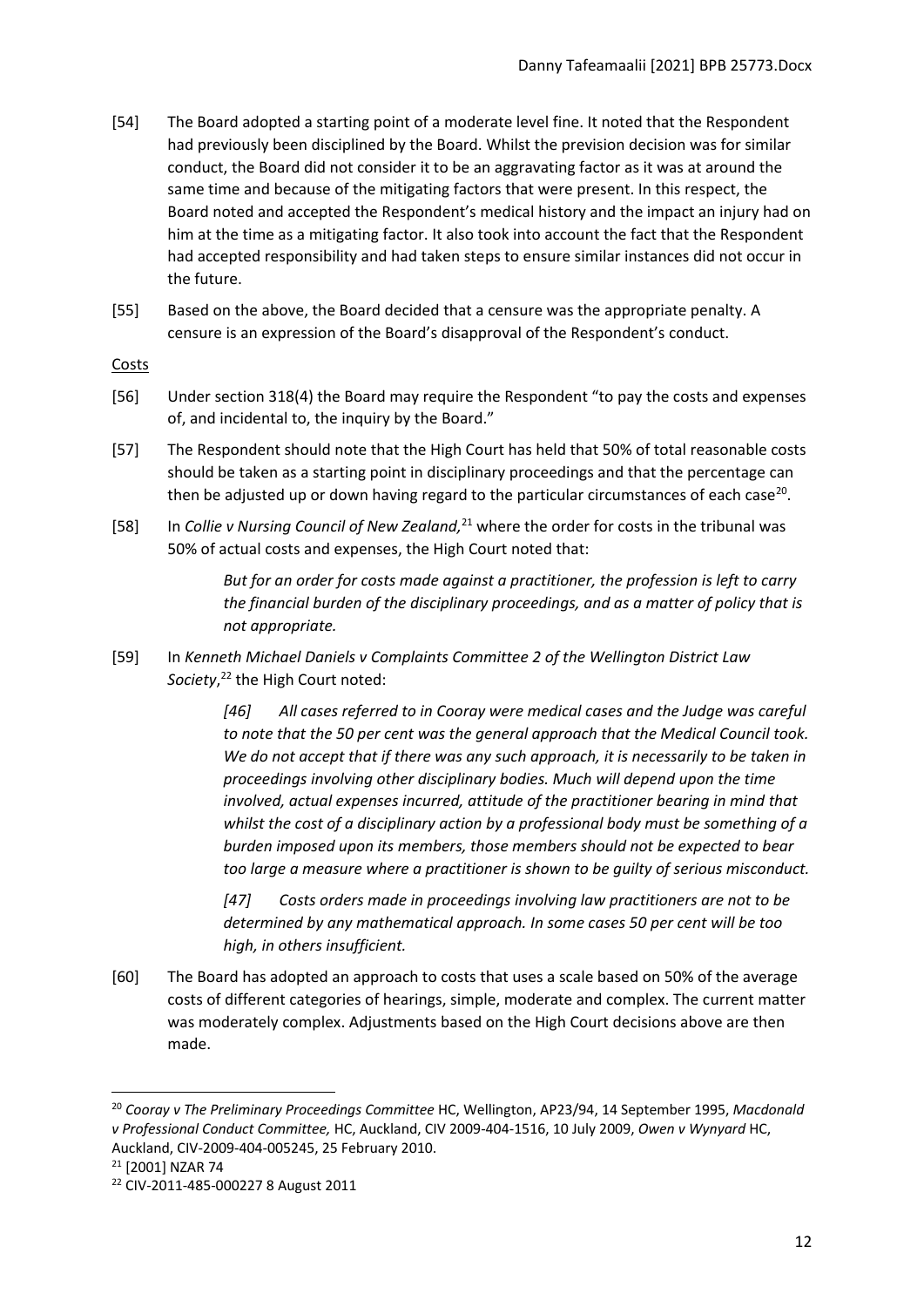[61] The Board's normal starting point for costs in a hearing of this type is \$3,500. However, based on the above and taking into account the Respondent's acceptance of responsibility and the fact that the Board did not have to call witnesses, the Board decided to reduce the costs to \$2,000 as a contribution toward the costs of and incidental to the Board's inquiry.

# <span id="page-12-0"></span>Publication

[62] As a consequence of its decision, the Respondent's name and the disciplinary outcomes will be recorded in the public register maintained as part of the Licensed Building Practitioners' scheme as is required by the Act<sup>23</sup>. The Board is also able, under section 318(5) of the Act, to order publication over and above the public register:

> *In addition to requiring the Registrar to notify in the register an action taken by the Board under this section, the Board may publicly notify the action in any other way it thinks fit.*

- [63] As a general principle, such further public notification may be required where the Board perceives a need for the public and/or the profession to know of the findings of a disciplinary hearing. This is in addition to the Respondent being named in this decision.
- [64] Within New Zealand, there is a principle of open justice and open reporting, which is enshrined in the Bill of Rights Act 1990<sup>24</sup>. The Criminal Procedure Act 2011 sets out grounds for suppression within the criminal jurisdiction<sup>25</sup>. Within the disciplinary hearing jurisdiction, the courts have stated that the provisions in the Criminal Procedure Act do not apply but can be instructive<sup>26</sup>. The High Court provided guidance as to the types of factors to be taken into consideration in *N v Professional Conduct Committee of Medical Council<sup>27</sup> .*
- [65] The courts have also stated that an adverse finding in a disciplinary case usually requires that the name of the practitioner be published in the public interest<sup>28</sup>. It is, however, common practice in disciplinary proceedings to protect the names of other persons involved as naming them does not assist the public interest.
- [66] Based on the above, the Board will not order further publication.

# <span id="page-12-1"></span>**Section 318 Order**

[67] For the reasons set out above, the Board directs that:

| <b>Penalty:</b>     | Pursuant to section 318(d) of the Building Act 2004, the Respondent is<br>censured.                                                                                              |
|---------------------|----------------------------------------------------------------------------------------------------------------------------------------------------------------------------------|
| Costs:              | Pursuant to section 318(4) of the Act, the Respondent is ordered to pay<br>costs of \$2,000 (GST included) towards the costs of, and incidental to, the<br>inquiry of the Board. |
| <b>Publication:</b> | The Registrar shall record the Board's action in the Register of Licensed<br>Building Practitioners in accordance with section 301(I)(iii) of the Act.                           |

<sup>&</sup>lt;sup>23</sup> Refer sections 298, 299 and 301 of the Act

<sup>&</sup>lt;sup>24</sup> Section 14 of the Act

<sup>&</sup>lt;sup>25</sup> Refer sections 200 and 202 of the Criminal Procedure Act

<sup>26</sup> *N v Professional Conduct Committee of Medical Council* [2014] NZAR 350

 $27$  ibid

<sup>&</sup>lt;sup>28</sup> Kewene v Professional Conduct Committee of the Dental Council [2013] NZAR 1055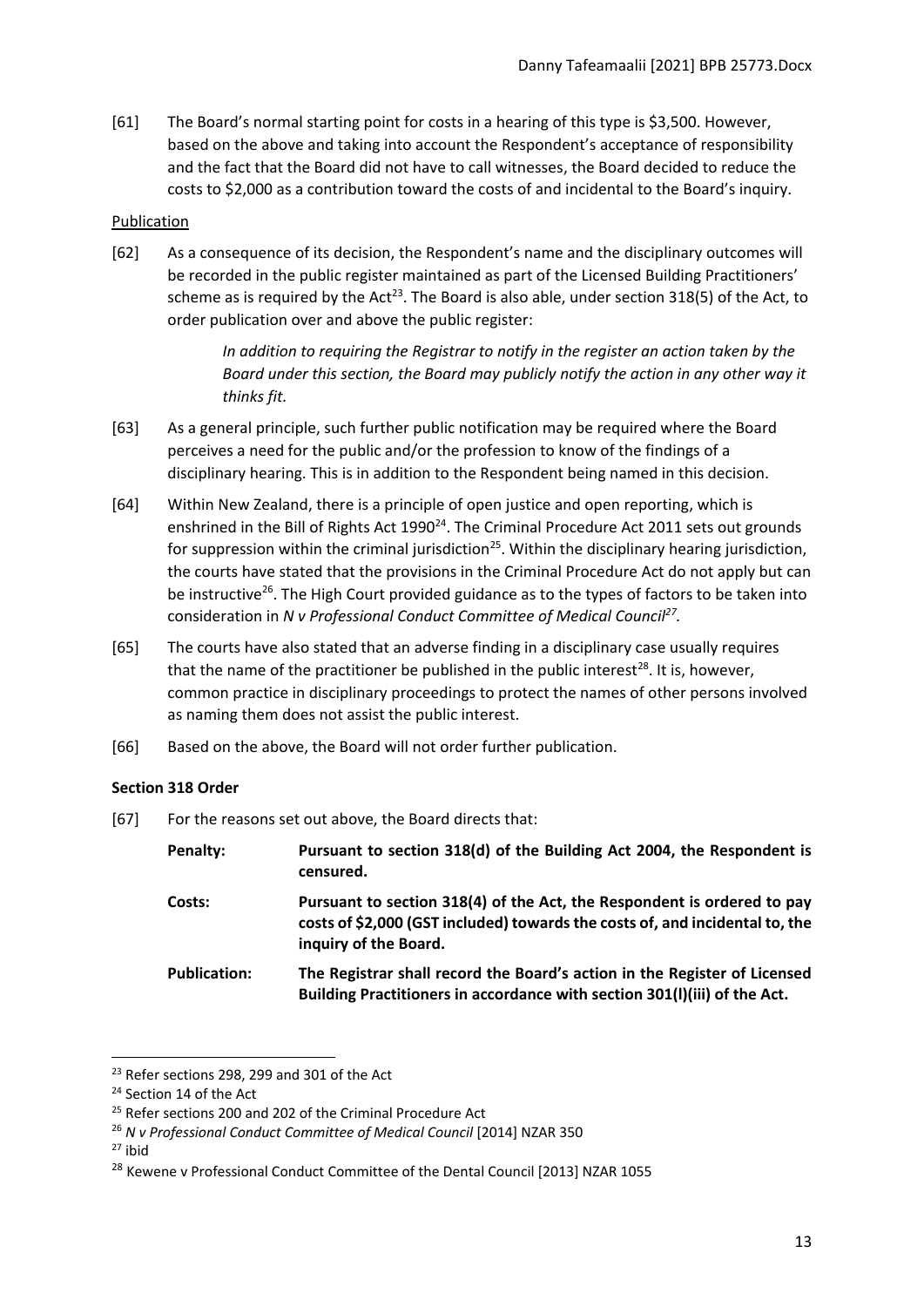# **In terms of section 318(5) of the Act, there will not be action taken to publicly notify the Board's action, except for the note in the Register and the Respondent being named in this decision.**

[68] The Respondent should note that the Board may, under section 319 of the Act, suspend or cancel a licensed building practitioner's licence if fines or costs imposed as a result of disciplinary action are not paid.

# <span id="page-13-0"></span>**Right of Appeal**

[69] The right to appeal Board decisions is provided for in section 330(2) of the Act<sup>ii</sup>.

Signed and dated this 21<sup>st</sup> day of April 2022.

**Mr M Orange**  Presiding Member

# <sup>i</sup> *Section 318 of the Act*

- *(1) In any case to which section 317 applies, the Board may*
	- *(a) do both of the following things:*
		- *(i) cancel the person's licensing, and direct the Registrar to remove the person's name from the register; and*
		- *(ii) order that the person may not apply to be relicensed before the expiry of a specified period:*
		- *(b) suspend the person's licensing for a period of no more than 12 months or until the person meets specified conditions relating to the licensing (but, in any case, not for a period of more than 12 months) and direct the Registrar to record the suspension in the register:*
		- *(c) restrict the type of building work or building inspection work that the person may carry out or supervise under the person's licensing class or classes and direct the Registrar to record the restriction in the register:*
		- *(d) order that the person be censured:*
		- *(e) order that the person undertake training specified in the order:*